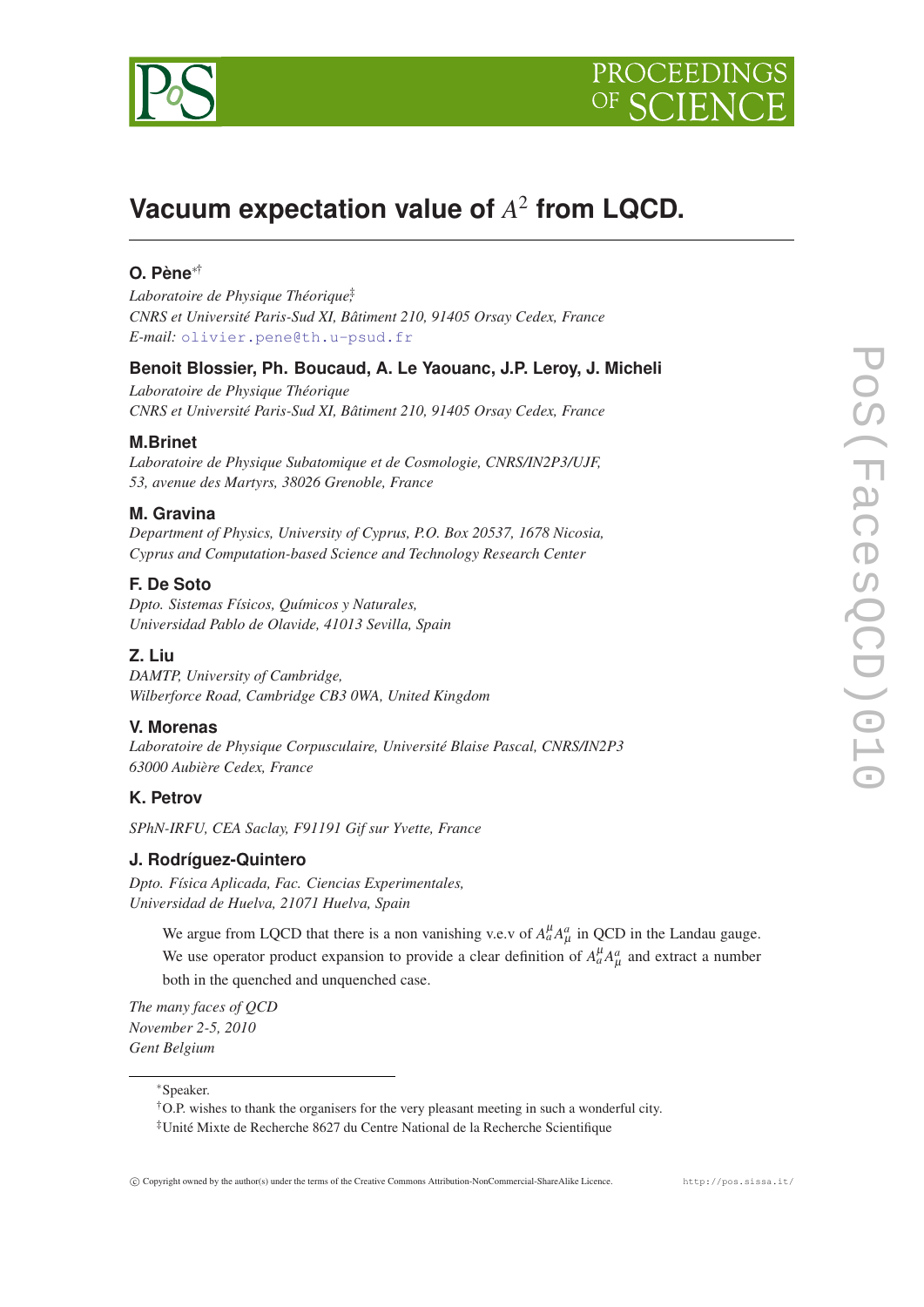## <span id="page-1-0"></span>1. Introduction

"Natura abhorret vaccum" was an antique saying. Modern science has strangely supported this intuition when discovering that vacuum is very far from being empty. There are quantum fluctuations, virtual  $e^+e^-$  and  $q\bar{q}$  pairs and vacuum expectation values (v.e.v). Our target here is the v.e.v of  $A^2 \equiv A^{\mu}_a A^a_{\mu}$  in Landau gauge.

Is it legitimate to speak about a gauge dependent property of a gauge invariant vacuum ? Yes, of course, once we have understood that there are fields in the vacuum. These fields may be scrutinized in different gauges, the appearance will differ, the physics we learn will vary, and nevertheless the vacuum is gauge invariant. It is absolutely similar to the well known fact that a physical process, say some reaction, is decomposed differently into Feynman diagrams according to the chosen gauge, its appearance will depend on the gauge although the process is gauge invariant and the cross section will not depend on the gauge.

 $A<sup>2</sup>$  is certainly not a gauge invariant quantity, but in Landau gauge it is invariant for infinitesimal gauge tranformations, and consequently, for BRST transformations.

Why do we care about  $\langle A^2 \rangle$  ? It is useful

- in order to understand the infrared properties of QCD. It is enough to quote an incomplete list of studies of QCD in the infrared which use  $\langle A^2 \rangle$  [[1](#page-8-0)]-[\[15](#page-9-0)], many of the authors being in the audience;
- in order to identify correctly non-perturbative corrections to renormalisation constants;
- in order to test and calibrate on a rather extensively computable case Operator Product Expansion : we find larger non-perturbative corrections than usually expected.

# 2. How to define  $\langle A^2 \rangle$  ?

A naive estimate of  $\langle A^2 \rangle$  produces an ultraviolet divergent quantity  $\propto a^{-2}$  (*a* being the lattice spacing). Indeed we are interested in infrared modes and we must define a scale  $\mu$  which, grossly speaking, separates the high and low modes. A way to perform rigorously the distinction between UV and IR modes is to use Operator Product Expansion (OPE). One must then define a renormalisation scheme and a renormalisation scale.

# 3. Wilson Operator expansion

A momentum dependent quantity  $Q(p^2)$  with vacuum quantum numbers can be expanded in inverse powers of  $\mu^2$ 

$$
Q(p^2) = Q_{\text{pert}}(p^2, \mu^2) + C_{\text{wilson}}^Q(p^2, \mu^2) \langle A^2(\mu^2) \rangle + \dots
$$
 (3.1)

where  $Q_{\text{pert}}(p^2, \mu^2)$  and  $C_{\text{wilson}}^Q(p^2, \mu^2) \sim 1/\mu^2$  are series in  $\alpha(\mu^2)$  computable in perturbative QCD. *Q* can be the strong coupling constant, the quark field renormalisation constant, other renormalisation constants, etc. The coefficients  $C_{\text{wilson}}^Q$  are often called Wilson coefficients.

OPE has been extensively used in phenomenology since the pioneering work by  $SVZ$  [[16\]](#page-9-0)<sup>1</sup>.

 $<sup>1</sup>$ And we have the pleasure to have "Z" in the audience.</sup>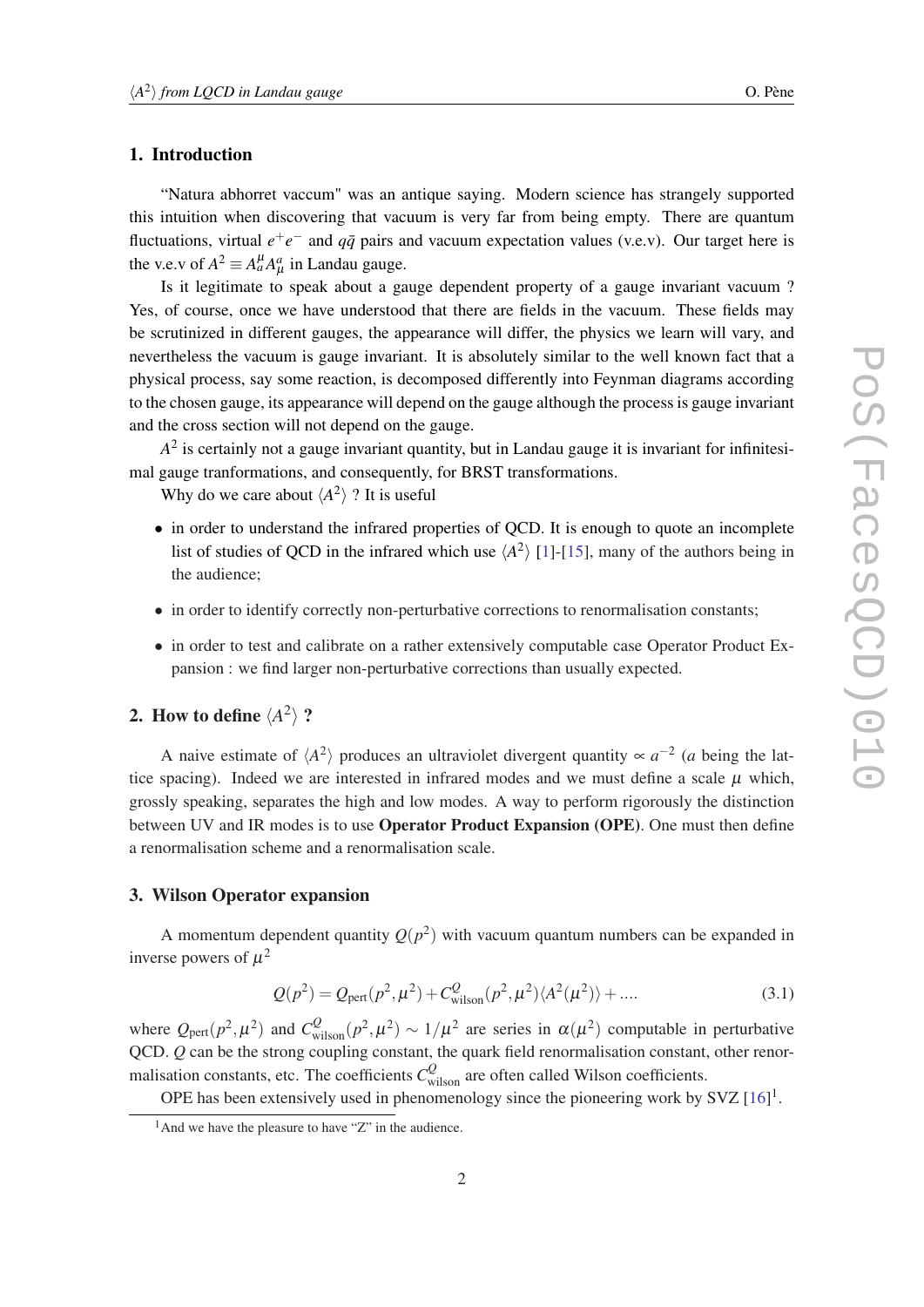# <span id="page-2-0"></span>3.1 Criteria to check that we really measure  $\langle A^2(\mu^2) \rangle$ .

- The use of OPE is criticized under the argument that it is difficult to distinguish higher orders in the perturbative series (which are logarithmically suppressed  $\propto 1/\log(p^2)$ ) from OPE contributions which are power suppressed ( $\propto 1/p^2$ ) and that perturbative renormalons mimic a condensate, being also  $\propto 1/p^2$ . This issue has been carefully studied by Martinelli and Sachrajda (MS) in [\[17](#page-9-0)]. They show, using a specific model, that when subtracting with proper factors two quantities, say in our case  $Z_q$  and  $\alpha_T$ , renormalon ambiguities cancel. One must still check that the renormalon-free neglected terms in the perturbative expansion are not larger than the condensate. The criterium proposed by MS is that we must check that the last perturbative contribution considered (say the order  $\alpha^3$  or  $\alpha^4$  depending on what is available) is significantly smaller than the power correction. This criterium has been checked in [\[14](#page-9-0)] concluding that the MS rule was satisfied on the full momentum range which is used.
- $\langle A^2(\mu^2) \rangle$  is not a lattice artefact. It is a quantity defined in the continuum limit. Therefore we must check that what we interpret as  $\langle A^2(\mu^2) \rangle$  does not depend significanlty on the lattice spacing.
- We must also check that  $\langle A^2(\mu^2) \rangle$  derived from different quantities are consistent provided we use the same renormalisation scheme and scale.
- $\langle A^2(\mu^2) \rangle$  depends on the vacuum and there is no reason for the values of  $\langle A^2(\mu^2) \rangle$  extracted from  $N_f = 0$  and  $N_f = 2$  lattice data to agree.

### 3.2 About Wilson coefficients

All Wilson coefficients  $C_{\text{wilson}}^Q(p^2, \mu^2)$  are of the type

$$
C_{\text{wilson}}^Q(p^2, \mu^2) = d^Q \text{tree } g^2(\mu^2) \frac{1 + \mathcal{O}(\alpha)}{p^2} \quad \text{where}
$$
  

$$
d^Q \text{tree} = \frac{1}{12} \text{ for } Q = Z_q, \qquad d^Q \text{tree} = \frac{9}{32} \text{ for } Q = \alpha_T. \tag{3.2}
$$

From eq. [\(3.1\)](#page-1-0) and eq. (3.2) we see that there is always the same factor  $\langle g^2(\mu^2)A^2(\mu^2)\rangle_{\overline{MS}}$  and we will therefore give the fitted values of the condensate as  $\langle g^2(\mu^2) A^2(\mu^2) \rangle_{\overline{MS}}$ . Indeed, in the following, we choose to renormalise the Wilson coefficient such that the local operator  $A^2(\mu^2)$  is in the  $\overline{\text{MS}}$  scheme, whichever prescription we take for the perturbative part of *Q*.

In practice one can show that the best and most general fitting formula is:

$$
Q(p^2) = Q_{\text{pert}}(p^2, \mu^2) \left( 1 + \frac{C_{\text{wilson}}^Q(p^2, \mu^2)}{Q_{\text{pert}}(p^2, \mu^2)} \langle A^2(\mu^2) \rangle_{\overline{\text{MS}}} \right)
$$
(3.3)

At leading logarithm for the non-perturbative correction,

$$
\frac{C_{\text{wilson}}^Q(p^2, \mu^2)}{Q_{\text{pert}}(p^2, \mu^2)} \langle A^2(\mu^2) \rangle_{\overline{\text{MS}}} = d^Q \text{tree } \langle g^2(\mu^2) A^2(\mu^2) \rangle_{\overline{\text{MS}}} \left( \frac{\alpha(p^2)}{\alpha(\mu^2)} \right)^e
$$
\nwhere 
$$
e = \frac{9}{44 - \frac{8N_f}{3}}.
$$
\n(3.4)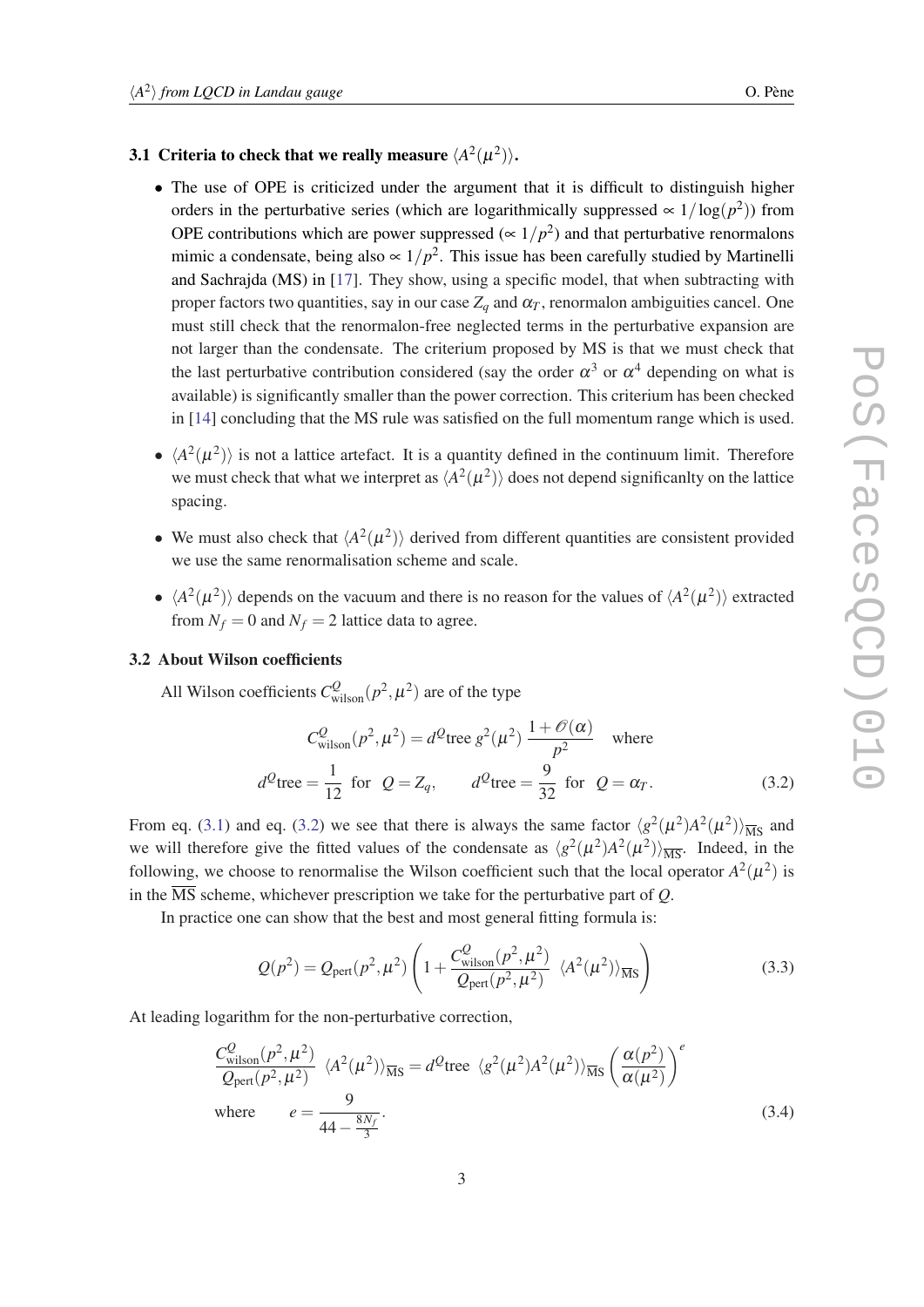Notice that *e* is small. Therefore the corrective factor in eq. ([3.4](#page-2-0)) is almost scale invariant. The exponent is the same for all quantities. In eq. [\(3.4\)](#page-2-0) the only term which depends on the measured quantity is *d <sup>Q</sup>*tree.

# 3.3 How to compute  $\langle A^2(\mu^2)\rangle_{\overline{\rm MS}}$  from LQCD ?

- Compute  $Q<sub>latt</sub>$  as measured from LQCD.
- Correct for hypercubic lattice artefacts i.e. artefacts related to the hypercubic geometry.
- Fit according to

$$
Q(p^2) = Q_{\text{pert}}(p^2, \mu^2) \left( 1 + \frac{C_{\text{Wilson}}^Q(p^2, \mu^2)}{Q_{\text{pert}}(p^2, \mu^2)} \langle A^2(\mu^2) \rangle_{\overline{\text{MS}}} \right) + c_{a2p2} a^2 p^2
$$

where  $C_{a2p2}a^2p^2$  is a simple model for the non-hypercubic remaining lattice artefacts, which turns out to give a good result, as we shall illustrate below.

Let us now apply this strategy.

### 4. The strong coupling constant

There are many ways to define the strong coupling constant. We will use [\[18](#page-9-0), [22](#page-9-0)] what we call the "Taylor coupling constant" which, thanks to Taylor's theorem [\[19](#page-9-0)], is only dependent on the gluon and ghost propagators.

We will use configurations with Wilson twisted quarks (Nf=2) from the ETM collaboration and compare them to quenched configurations (Nf=0).

#### 4.1 Some definitions

The gluon propagator  $(G^{(2)})$  and the ghost propagator  $(F^{(2)})$  are defined as follows,  $G(p^2, \Lambda)$ and  $F(p^2, \Lambda)$  being named the "dressing functions":

$$
\left(G^{(2)}\right)^{ab}_{\mu\nu}(p^2,\Lambda) = \frac{G(p^2,\Lambda)}{p^2} \delta_{ab} \left(\delta_{\mu\nu} - \frac{p_\mu p_\nu}{p^2}\right) ,
$$
  

$$
\left(F^{(2)}\right)^{a,b}(p^2,\Lambda) = -\delta_{ab} \frac{F(p^2,\Lambda)}{p^2} ;
$$
 (4.1)

 $Λ$  being some regularisation parameter:  $Λ = a^{-1}(β)$  if, for instance, we specialise to lattice regularisation. The renormalised dressing functions, *G<sup>R</sup>* and *F<sup>R</sup>* are defined through :

$$
G_R(p^2, \mu^2) = \lim_{\Lambda \to \infty} Z_3^{-1}(\mu^2, \Lambda) G(p^2, \Lambda)
$$
  
\n
$$
F_R(p^2, \mu^2) = \lim_{\Lambda \to \infty} \widetilde{Z}_3^{-1}(\mu^2, \Lambda) F(p^2, \Lambda),
$$
\n(4.2)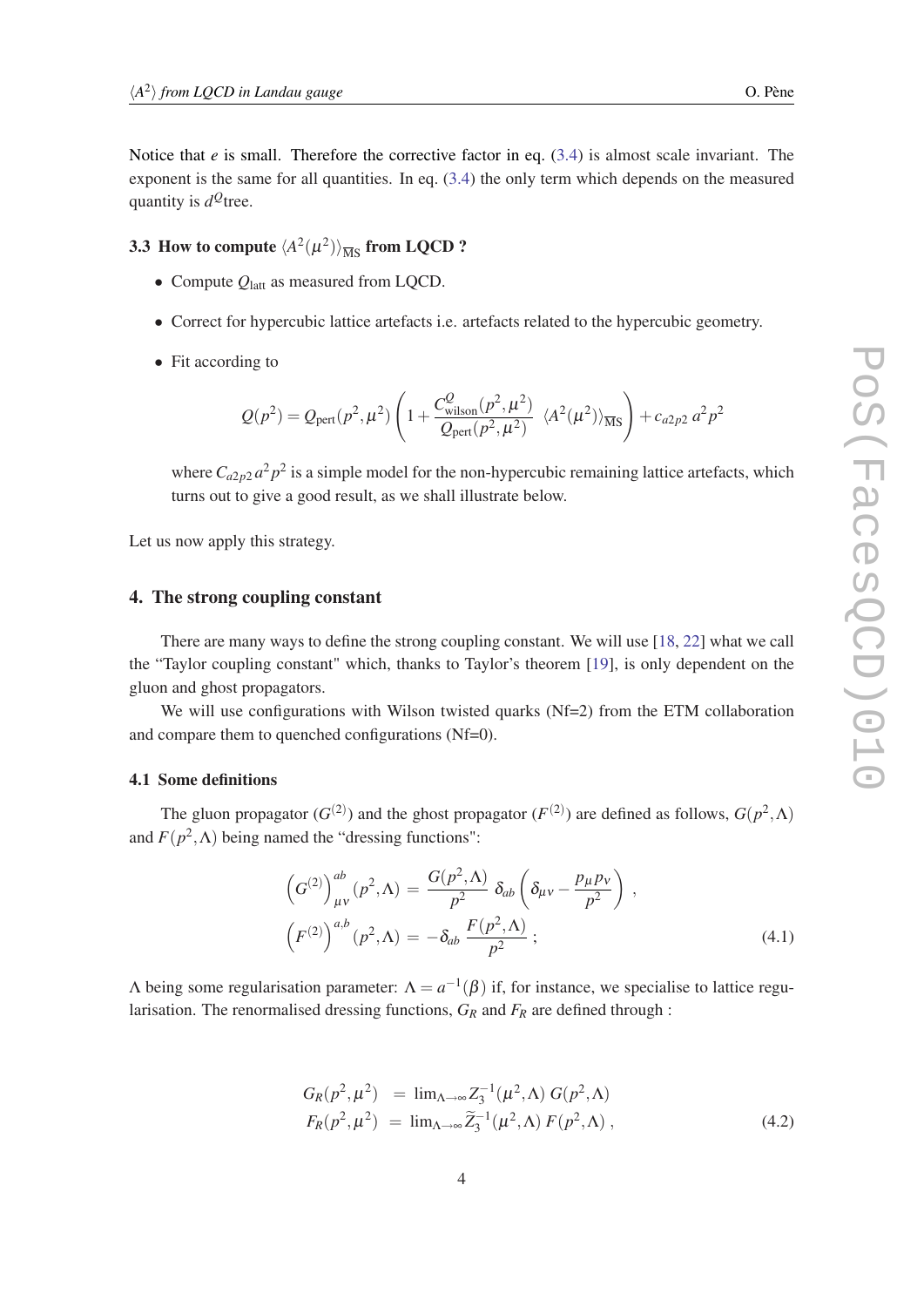<span id="page-4-0"></span>with renormalisation condition

$$
G_R(\mu^2, \mu^2) = F_R(\mu^2, \mu^2) = 1.
$$
\n(4.3)

Now, we will consider the ghost-gluon vertex which could be non-perturbatively obtained through a three-point Green function, defined by two ghost and one gluon fields, with amputated legs after dividing by two ghost and one gluon propagators. This vertex can be written quite generally as:

$$
\widetilde{\Gamma}_{V}^{abc}(-q,k;q-k) = ig_0 f^{abc} (q_V H_1(q,k) + (q-k)_V H_2(q,k)) , \qquad (4.4)
$$

The vertex renormalisation constant is defined as

$$
(H_1^R(q,k) + H_2^R(q,k))\big|_{q^2 = \mu^2} = \lim_{\Lambda \to \infty} \widetilde{Z}_1(\mu^2, \Lambda) (H_1(q,k;\Lambda) + H_2(q,k;\Lambda))\big|_{q^2 = \mu^2} = 1, \quad (4.5)
$$

The renormalised coupling constant is defined as

$$
g_R(\mu^2) = \lim_{\Lambda \to \infty} \widetilde{Z}_3(\mu^2, \Lambda) Z_3^{1/2}(\mu^2, \Lambda) g_0(\Lambda^2) \left( H_1(q, k; \Lambda) + H_2(q, k; \Lambda) \right) \Big|_{q^2 = \mu^2}
$$
  
= 
$$
\lim_{\Lambda \to \infty} g_0(\Lambda^2) \frac{Z_3^{1/2}(\mu^2, \Lambda^2) \widetilde{Z}_3(\mu^2, \Lambda^2)}{\widetilde{Z}_1(\mu^2, \Lambda^2)}.
$$
 (4.6)

Now we choose a special kinematics where the incoming ghost momentum vanishes. Taylor's theorem states that  $H_1(q,0;\Lambda) + H_2(q,0;\Lambda)$  is equal to 1 in full QCD for any value of *q*. Therefore, the renormalisation condition eq. (4.5) implies  $\widetilde{Z}_1(\mu^2) = 1$  and then

$$
\alpha_T(\mu^2) \equiv \frac{g_T^2(\mu^2)}{4\pi} = \lim_{\Lambda \to \infty} \frac{g_0^2(\Lambda^2)}{4\pi} G(\mu^2, \Lambda^2) F^2(\mu^2, \Lambda^2) ; \qquad (4.7)
$$

which only depends on the propagators.

### 4.2 Perturbative running of α*<sup>T</sup>*

The four-loops expression for the coupling constant in the Taylor scheme as a function of  $\Lambda_T$  $(\Lambda_{\text{OCD}})$  in this scheme) is given by [\[20,](#page-9-0) [21](#page-9-0), [22\]](#page-9-0):

$$
\alpha_T(\mu^2) = \frac{4\pi}{\beta_0 t} \left( 1 - \frac{\beta_1}{\beta_0^2} \frac{\log(t)}{t} + \frac{\beta_1^2}{\beta_0^4} \frac{1}{t^2} \left( \left( \log(t) - \frac{1}{2} \right)^2 + \frac{\tilde{\beta}_2 \beta_0}{\beta_1^2} - \frac{5}{4} \right) \right) + \frac{1}{(\beta_0 t)^4} \left( \frac{\tilde{\beta}_3}{2\beta_0} + \frac{1}{2} \left( \frac{\beta_1}{\beta_0} \right)^3 \left( -2 \log^3(t) + 5 \log^2(t) + \left( 4 - 6 \frac{\tilde{\beta}_2 \beta_0}{\beta_1^2} \right) \log(t) - 1 \right) \right)
$$
\n(4.8)

where  $t = \ln \frac{\mu^2}{\Delta^2}$  $\frac{\mu^2}{\Lambda_T^2}$  and coefficients are

$$
\beta_0 = 11 - \frac{2}{3}N_f, \ \beta_1 = \overline{\beta}_1 = 102 - \frac{38}{3}N_f
$$
  
\n
$$
\widetilde{\beta}_2 = 3040.48 - 625.387 N_f + 19.3833 N_f^2
$$
  
\n
$$
\widetilde{\beta}_3 = 100541 - 24423.3 N_f + 1625.4 N_f^2 - 27.493 N_f^3,
$$
\n(4.9)

 $\Lambda_T$  is converted into  $\Lambda_{\overline{\text{MS}}}$  by

$$
\frac{\Lambda_{\overline{\rm MS}}}{\Lambda_T} = e^{-\frac{C_1}{2\beta_0}} = e^{-\frac{507 - 40N_f}{792 - 48N_f}}.
$$
\n(4.10)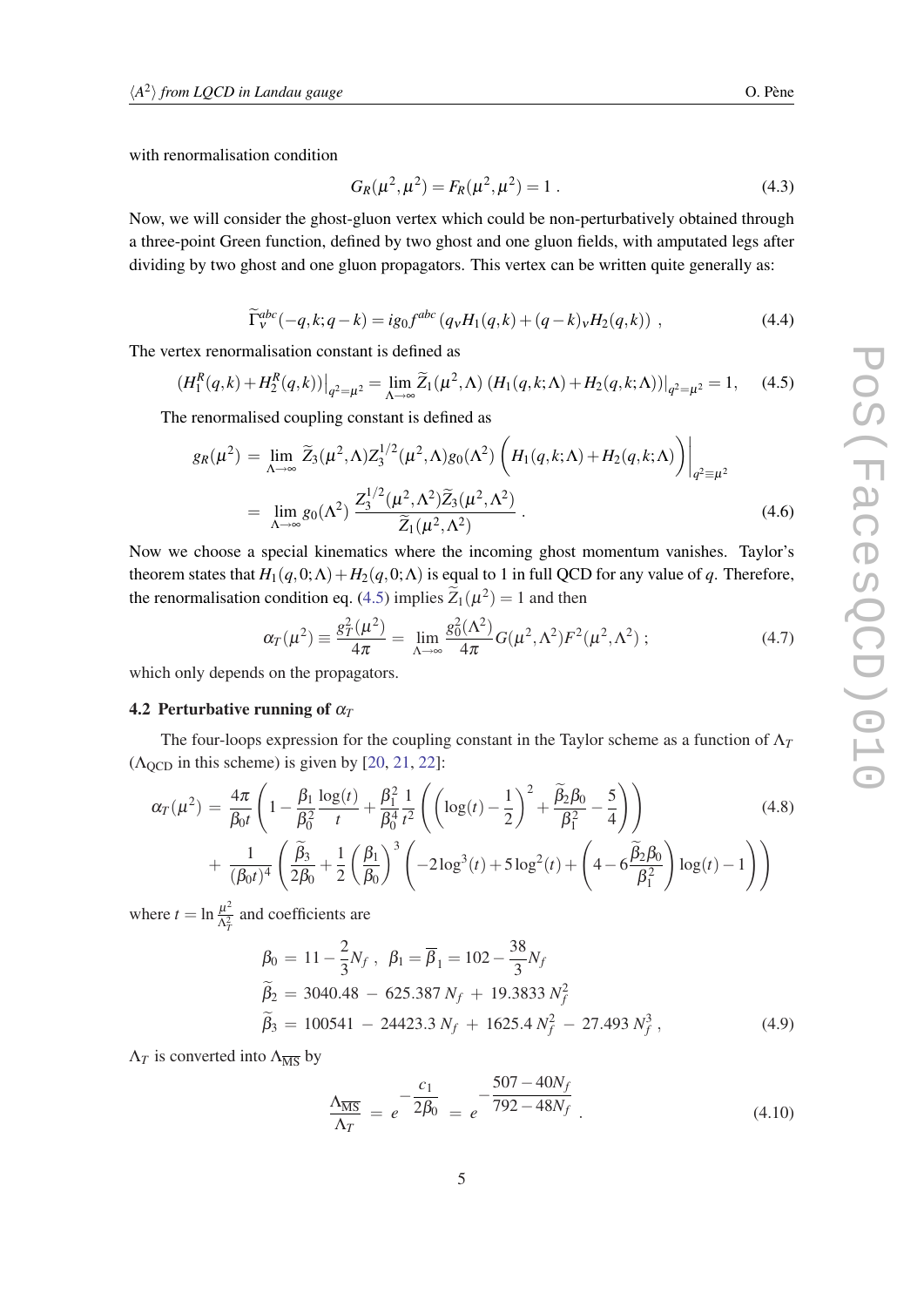#### 4.3 The non-perturbative contribution to  $\alpha_T$

It is easy to see that the dominant non-perturbative contribution to  $\alpha_T(\mu^2)$  is the condensate  $\langle A^2 \rangle$ . To take it into account in our fits we will need the Wilson coefficient *C*<sup> $\alpha_T$ </sup><sub>wilson</sub>. This is possible up to three loops thanks to [\[8\]](#page-8-0) where the  $\langle A^2 \rangle$  correction to the ghost and gluon propagators have been computed. We will only write here the result at leading logarithm [\[22](#page-9-0)].

$$
\alpha_T(\mu^2) = \alpha_T^{\text{pert}}(\mu^2) \left( 1 + \frac{9}{\mu^2} \left( \frac{\ln \frac{\mu^2}{\Lambda_{QCD}^2}}{\ln \frac{\mu_0^2}{\Lambda_{QCD}^2}} \right)^{-9/(44-8N_f/3)} \frac{g_T^2(\mu_0^2) \langle A^2 \rangle_{R,\mu_0^2}}{4(N_C^2-1)} \right), \quad (4.11)
$$

where  $\mu_0$  is our reference renormalisation scale which we take to be 10 GeV.



#### 4.4 Results of the lattice simulation

We perform the lattice calculation of  $\alpha_T(\mu^2)$  from eq. [\(4.7\)](#page-4-0), using  $N_f = 2$ with twisted dynamical quarks from the ETMC collaboration. We eliminate the hypercubic lattice artefacts. The results depend on the dynamical quark mass. For three values of the lattice spacing (labelled by  $\beta$ ) we extrapolate to zero mass leading to the three sets of data in the upper-left plot of the figure aside.

We invert eq. [\(4.8\)](#page-4-0) to extract  $\Lambda_T$  as a function of  $\mu^2$  and then  $\Lambda_{\overline{MS}}$  from eq. ([4.10\)](#page-4-0). Since  $\Lambda_T$  and  $\Lambda_{\overline{MS}}$  are constants independent on the scale, the result should be a nice "plateau" if we were in the full perturbative regime. This is obviously not the case as shown in black for the three lattice spacings in the upper-right and two down plots. We then use eq. (4.11), fitting  $g^2(\mu^2)\langle A^2\rangle_{R,\mu_0^2}$ to have  $\Lambda_{\overline{MS}}$  as a nice plateau. The result is shown in blue. It looks quite convincing. From the comparison of the black and blue curves it is evident that, although the fit has been performed in the rather high-energy range 2.6-6.4, a sizeable non perturbative correction is needed.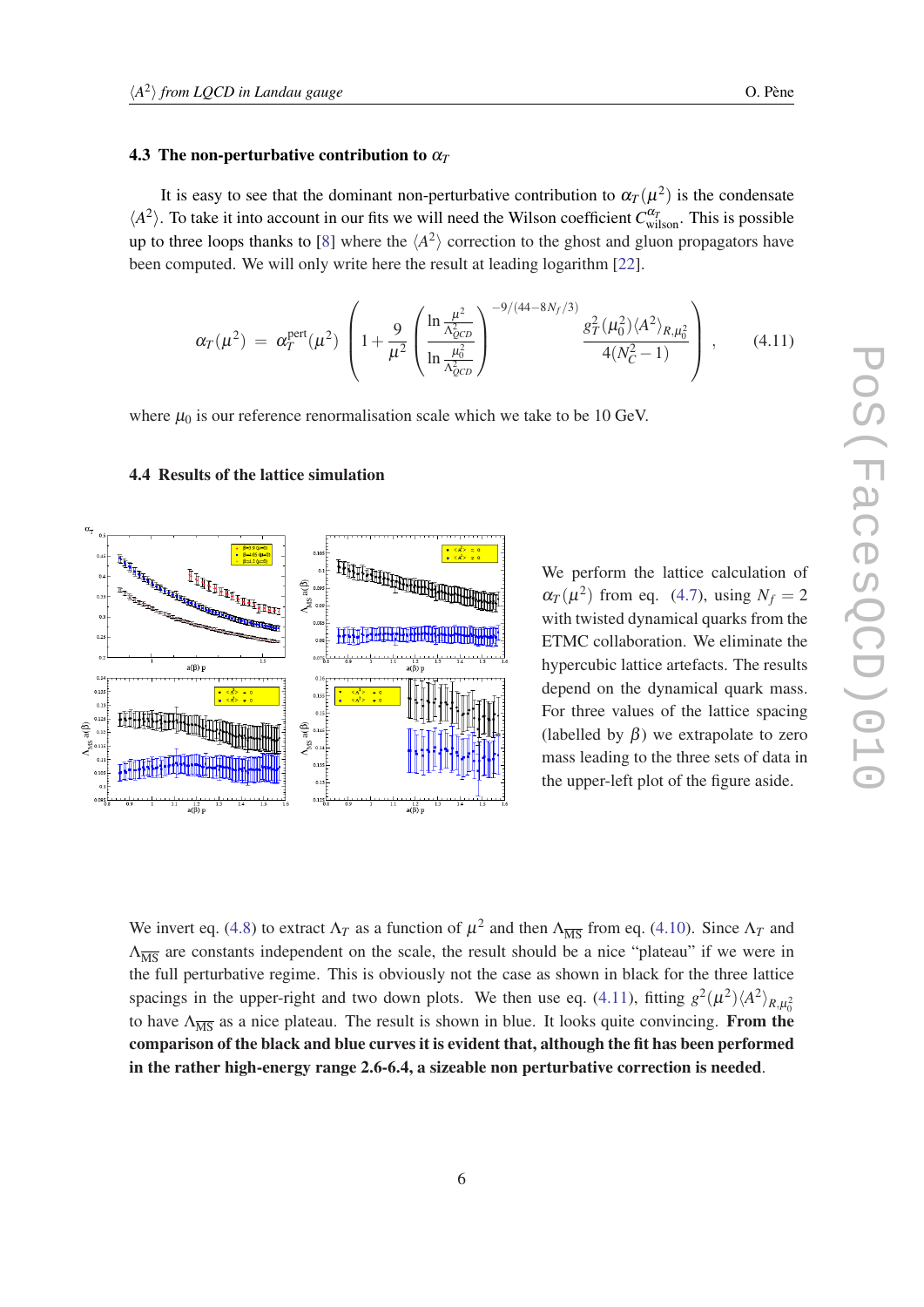<span id="page-6-0"></span>

In the plot on the left we have merged the three curves of  $\alpha_T(\mu^2)$  by fitting the lattice spacing ratios to have the best matching. The compatibility of the three curves is quite impressive and the needed lattice spacing ratios agree very well with what is extracted from the interquark potential [\[22](#page-9-0)]. The fit has been performed both using the leading logarithm [\[22](#page-9-0)] (LL) and the three loop [\[8](#page-8-0)]  $(\mathscr{O}(\alpha^4))$  formula for the Wilson coefficient. The result is:

$$
\Lambda_{\overline{\text{MS}}} = 330 \pm 32^{+0}_{-33} \text{ MeV}
$$
\n
$$
g^{2}(\mu^{2}) \langle A^{2} \rangle_{R,\mu} = 4.4 \pm 1.5 \pm 0.7 \text{ GeV}^{2}(\text{LL})
$$
\n
$$
g^{2}(\mu^{2}) \langle A^{2} \rangle_{R,\mu} = 2.7 \pm 1.0 \pm 0.7 \text{ GeV}^{2}(\mathcal{O}(\alpha^{4}))
$$
\n(4.12)

# 5. The quark field renormalisation constant  $Z_q$

• We compute the Fourier transform of the lattice quark propagator for momentum *p*: it is a  $12 \times 12$  matrix *S*(*p*). We define the renormalised quark field

$$
q_{\rm R} = Z_q q_{\rm bare} \qquad \text{whence} \qquad Z_q(\mu^2 = p^2) \equiv \frac{-i}{12p^2} \text{Tr} \left[ \frac{S_{\rm bare}^{-1}(p) p}{p^2} \right] \tag{5.1}
$$

- We suppress the hypercubic artefacts which in this case are particularly large.
- We perform the fit

$$
Z_{\text{glatt}}(p^2) = Z_{\text{pert}}(p^2, \mu^2) \left( 1 + \frac{C_{\text{wilson}}^Z(p^2, \mu^2)}{Z_{\text{pert}}(p^2, \mu^2)} \langle A^2(\mu^2) \rangle \right) + c_{\text{a2p2}} a^2 p^2 \tag{5.2}
$$



The plot on the left shows the result for  $Z_{\text{glatt}}$  as a function of  $p^2$ stemming directly from the lattice calculation. It is very far from the smooth dependence expected in the continuum. One sees a "half-fishbone" structure which is a dramatic expression of hypercubic artefacts. Let us define

$$
p^{[4]} = \sum_{\mu=1}^{4} p_{\mu}^{4}
$$
 ratio  $\equiv \frac{p^{[4]}}{(p^{2})^{2}}$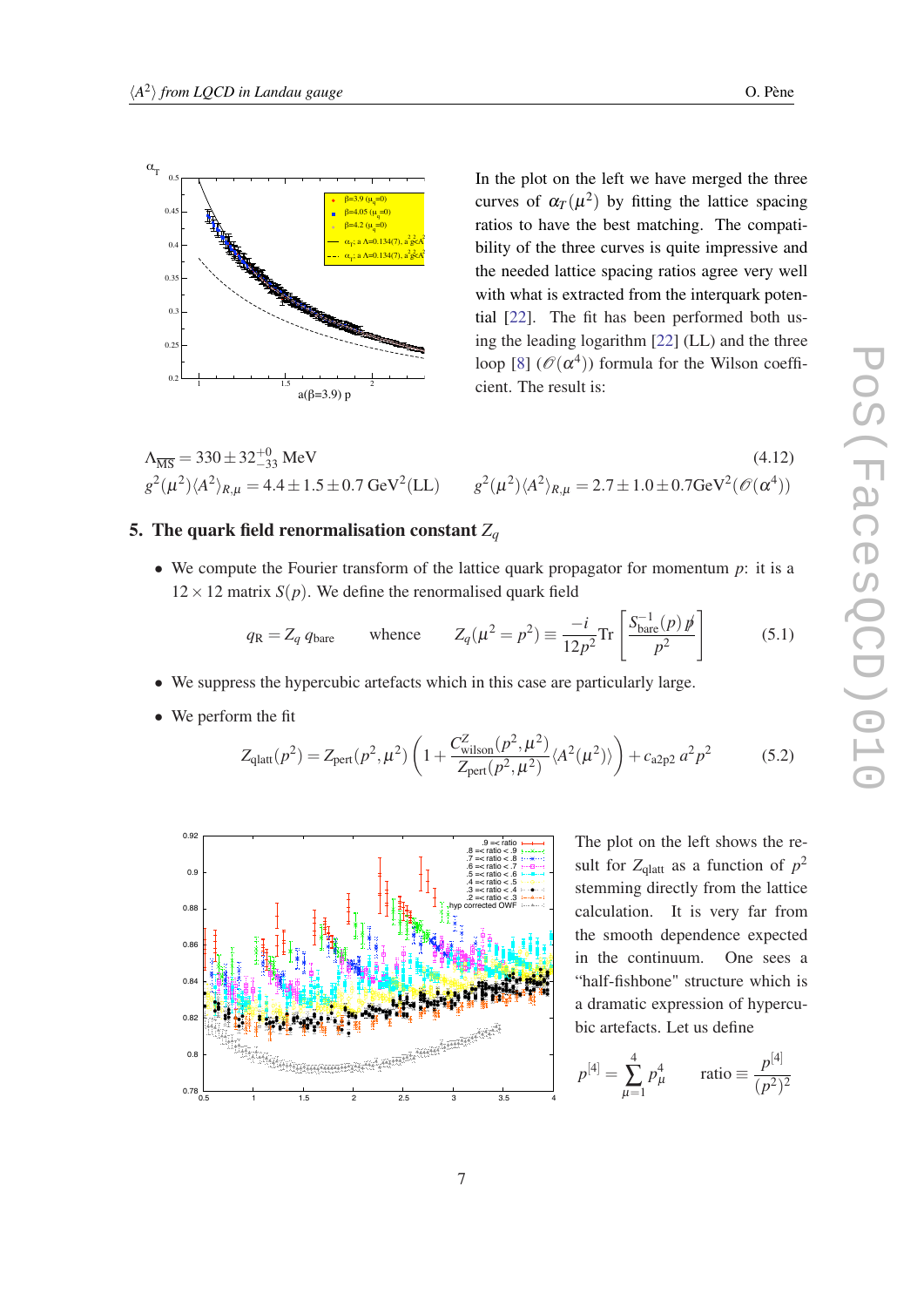In the above plot the color code corresponds to the value of the parameter "ratio" which is bounded  $0.25 \le$  ratio  $\le$  1. It is visible that the hypercubic artefacts increase with this parameter. We reduce drastically these artefacts by an extrapolation down to ratio =  $0$  [[12\]](#page-9-0):

$$
Z_q^{\text{latt}}(a^2 p^2, a^4 p^{[4]}, a^6 p^{[6]}, ap_4, a^2 \Lambda_{QCD}^2) = Z_q^{\text{hyp-corrected}}(a^2 p^2, a^2 \Lambda_{QCD}^2) + c_{a2p4} a^2 \frac{p^{[4]}}{p^2} + c_{a4p4} a^4 p^{[4]} \tag{5.3}
$$



The merged plot results with  $\beta = 4.05$  and  $\beta = 4.2$  rescaled to the  $\beta = 3.9$ . The l.h.s shows the data corrected for all lattice artefacts. The r.h.s shows the same data furthermore corrected by the perturbative running factor up to 10 GeV. The horizontal axix is  $p^2$  in GeV  $^2$ . The black line on the l.h.s corresponds to the global fit with perturbative running and the three-loops (Chetyrkin-Maier [\[8\]](#page-8-0)) Wilson coefficient for the  $1/p^2$  term. The black line on the r.h.s corresponds only to the  $1/p^2$  times the three loops wilson coefficient added to  $Z_q^{\text{pert}}((10 {\rm GeV})^2, 6/3.9) = 0.726$ 

Once this non-perturbative hypercubic correction is performed, we merge the results for three lattice spacings. The merged result is shown in the figure above l.h.s. In the r.h.s these data are corrected by the perturbative running factor up to 10 GeV. If non-perturbative corrections were absent the curve should be flat. This is obviously not the case. The results are shown in table 1.

|         | $a^2$ fm <sup>2</sup> | $Z_a^{\text{pert}}$ | $c_{a2p2}$ | $g^2\langle A^2\rangle$ tree | $g^2\langle A^2\rangle_{CM}$ |
|---------|-----------------------|---------------------|------------|------------------------------|------------------------------|
| 3.9     | 0.00689               | 0.726(5)            | 0.0201(13) | 3.20(38)                     | 2.62(31)                     |
| 4.05    | 0.00456               | 0.742(5)            | 0.0200(15) | 3.09(65)                     | 2.57(54)                     |
| 4.2     | 0.00303               | 0.760(3)            | 0.0194(8)  | 3.23(55)                     | 2.74(47)                     |
| average |                       |                     | 0.0201(3)  | 3.18(28)                     | 2.64(23)                     |

**Table 1:** Results for  $Z_q^{\text{pert}}$  (10GeV) and  $c_{a2p2}$  eq. [\(5.2\)](#page-6-0) and the estimated  $g^2\langle A^2 \rangle$  v.e.v from the tree level  $1/p^2$  term and from the Chetyrkin-Maier [[8\]](#page-8-0) (CM) Wilson coefficient.

# 6. conclusion

It is striking that the fitted value of  $g^2 \langle A^2 \rangle$  are independent of the lattice spacings. It is even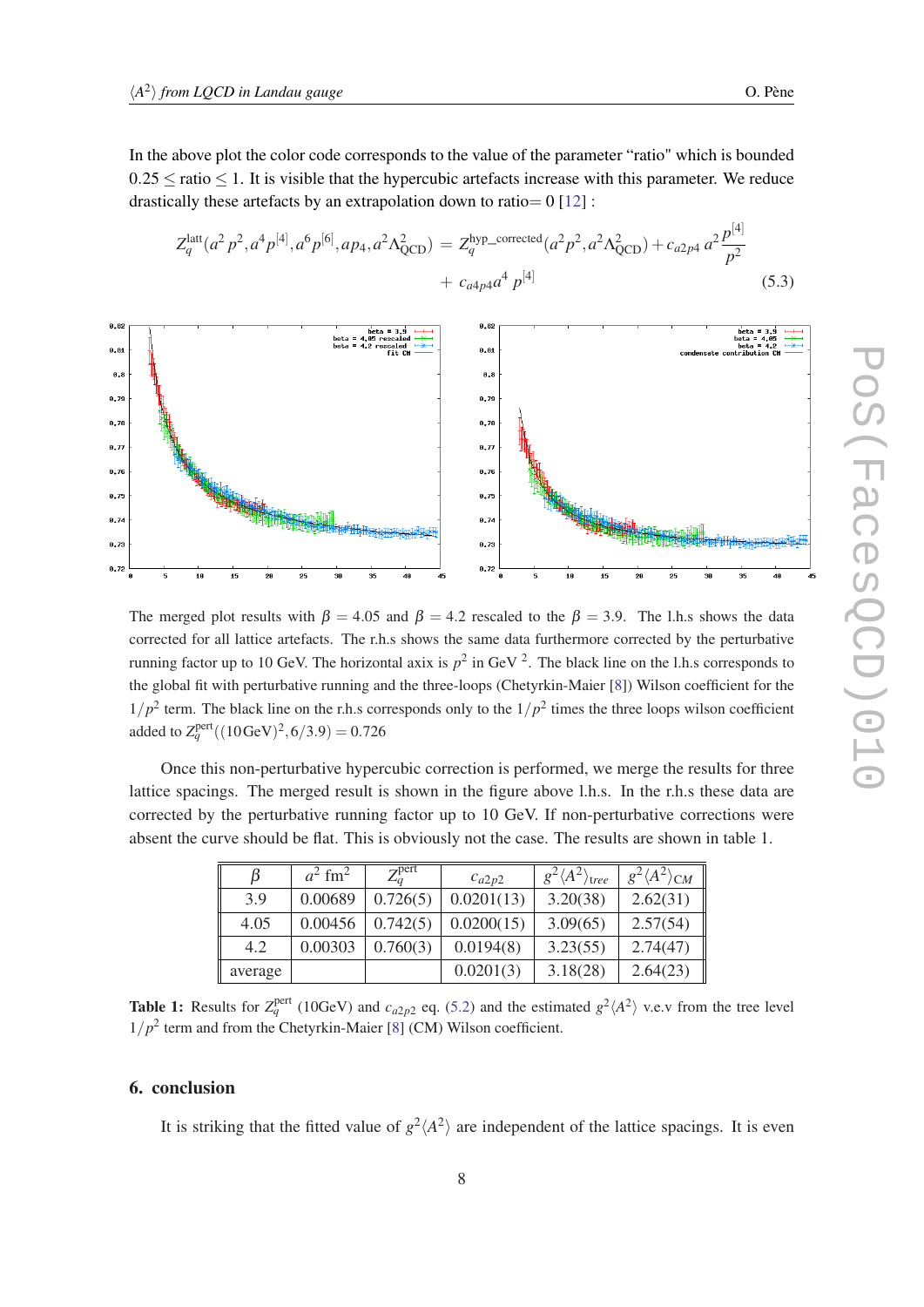<span id="page-8-0"></span>more striking that the values extracted from the quark renormalisation constant and the coupling constant are perfectly compatible.

This is very encouraging in the sense that all our criteria to identify really a  $g^2 \langle A^2 \rangle$  condensate are fulfilled.

| $N_f$ | order $g^2 \langle A^2 \rangle_{tree}$ | $Z_a$    | $\alpha_T$ | 3 gluons |
|-------|----------------------------------------|----------|------------|----------|
|       | LL                                     | 9.4(3)   | 5.2(1.1)   | 10(3)    |
|       | $O(\alpha^4)$                          | 9.0(3)   | 3.7(8)     |          |
|       | LL                                     | 2.7(4)   | 4.4(1.6)   |          |
|       | $O(\alpha^4)$                          | 2.55(36) | 2.7(1.0)   |          |

**Table 2:** Comparison of estimates of  $g^2\langle A^2 \rangle$  from different quantities at  $N_f = 0$  and  $N_f = 2$ . All are taken at the scale  $\mu = 10$  GeV. LL means leading logarithm for the Wilson coefficient.  $O(\alpha^4)$  refers to Chetyrkin-Maier's [8] computation.

In table 2 we perform a global comparison of the estimates of  $g^2(\mu^2)\langle A^2\rangle_\mu$  both in the quenched and unquenched case. The agreement between  $g^2(\mu^2) \langle A^2 \rangle_{\mu}$  estimated from different observables is not very good in the quenched case. This does not induce in our mind any doubt about the existence of a  $g^2(\mu^2)\langle A^2\rangle_\mu$  ( $\mu = 10$  GeV) condensate in Landau gauge for the following reason: we have performed a large number of fits with different inputs, and we have never found  $g^2(\mu^2)\langle A^2 \rangle_\mu$ compatible with zero at better than four sigmas. On the other hand the fitting procedure is certainly delicate due to many correlations between  $g^2(\mu^2) \langle A^2 \rangle_{\mu}$  and lattice artefacts. Our final conclusion is that the accurate estimate of its value needs some improvements in our fitting method due to several correlations difficult to disentangle. There are however strong evidences in favor of the existence of a positive condensate  $g^2(\mu^2)\langle A^2\rangle_\mu$  in the range 2-10 GeV<sup>2</sup> in the  $\overline{M}S$  scheme at  $\mu = 10$  GeV.

# References

- [1] F. V. Gubarev and V. I. Zakharov, *Prepared for 4th International Conference on Quark Confinement and the Hadron Spectrum, Vienna, Austria, 3-8 Jul 2000*
- [2] D. Dudal, H. Verschelde and S. P. Sorella, Phys. Lett. B 555 (2003) 126 [arXiv:hep-th/0212182].
- [3] D. Dudal, H. Verschelde, R. E. Browne and J. A. Gracey, Phys. Lett. B 562 (2003) 87 [arXiv:hep-th/0302128].
- [4] K. I. Kondo, confinement," Phys. Lett. B 514 (2001) 335 [arXiv:hep-th/0105299].
- [5] K. I. Kondo, Phys. Lett. B 572 (2003) 210 [arXiv:hep-th/0306195].
- [6] E. Megias, E. Ruiz Arriola and L. L. Salcedo, arXiv:0805.4579 [hep-ph]. CITATION = ARXIV:0805.4579;
- [7] M. N. Chernodub and E. M. Ilgenfritz, Phys. Rev. D **78** (2008) 034036 [arXiv:0805.3714 [hep-lat]].
- [8] K. G. Chetyrkin and A. Maier, JHEP 1001 (2010) 092 [arXiv:0911.0594 [hep-ph]].
- [9] P. Boucaud, A. Le Yaouanc, J. P. Leroy, J. Micheli, O. Pene and J. Rodriguez-Quintero, Phys. Rev. D 63 (2001) 114003 [arXiv:hep-ph/0101302].